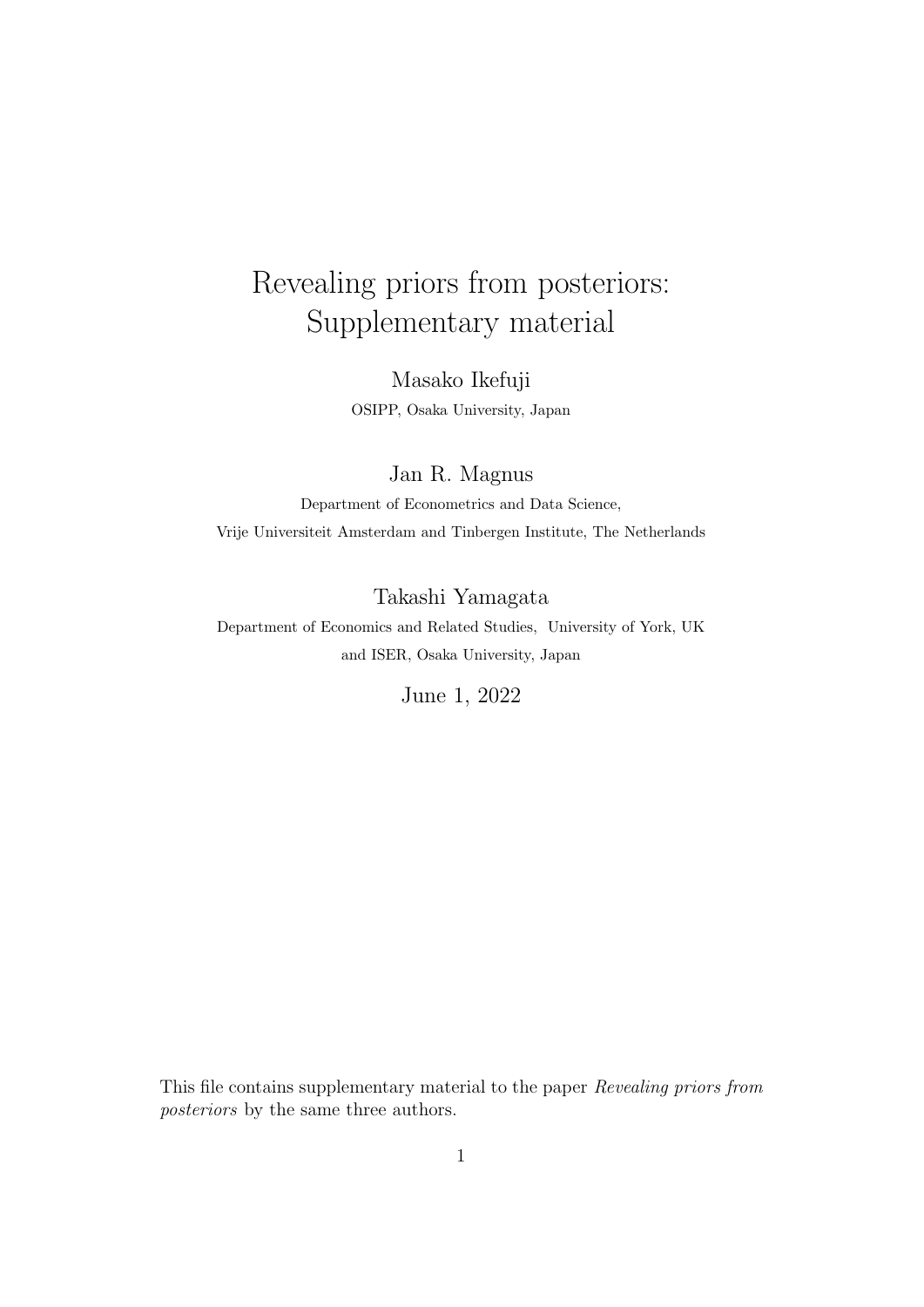# **1 Introduction**

This supplementary file contains a (much) fuller treatment of the illustration contained in Section 3 of the associated paper. This illustration concerns inflation forecasts by the Bank of England, especially under the uncertainty about Brexit and the Covid crisis (lockdown). We are interested to recover the prior beliefs of the decision maker, in this case the Bank of England.

In Section 2 we analyze how to recover the prior from the data and the posterior within the framework of the normal distribution, in the special case when there is only one parameter of interest. Equations (1) and (2) are taken from the paper, but the introduction of  $\alpha$  and  $\kappa$  is new. Sections 3 and 4 contain our detailed analysis of the Bank of England's forecast of the interest rate.

# **2 One parameter of interest**

In the special case where we have only one parameter  $\beta$  of interest, we write  $\sigma_0^2$ ,  $\sigma_1^2$ , and  $\sigma_2^2$  instead of  $\Sigma_0$ ,  $\Sigma_1$ , and  $\Sigma_2$ . From the data (without a prior) we obtain an unbiased estimator of  $\beta$ :  $b_0 \sim N(\beta, \sigma_0^2)$ . If we add a prior  $\beta \sim N(b_1, \sigma_1^2)$ , then we obtain the posterior  $\beta \sim N(b_2, \sigma_2^2)$ , where

$$
b_2 = \frac{\sigma_0^2 b_1 + \sigma_1^2 b_0}{\sigma_0^2 + \sigma_1^2}, \qquad \sigma_2^2 = \frac{\sigma_0^2 \sigma_1^2}{\sigma_0^2 + \sigma_1^2}.
$$
 (1)

In the reversed case that we are interested in we have an unbiased estimator  $b_0 \sim N(\beta, \sigma_0^2)$  from the data and the posterior moments of  $\beta \sim N(b_2, \sigma_2^2)$ . From these two ingredients we obtain the prior as  $\beta \sim N(b_1, \sigma_1^2)$ , where

$$
b_1 = \frac{\sigma_0^2 b_2 - \sigma_2^2 b_0}{\sigma_0^2 - \sigma_2^2}, \qquad \sigma_1^2 = \frac{\sigma_0^2 \sigma_2^2}{\sigma_0^2 - \sigma_2^2},
$$
 (2)

under the restriction that  $\sigma_2^2 < \sigma_0^2$ .

Defining  $\alpha_m$  and  $\alpha_v$  implicitly by

$$
b_2 = \alpha_m b_0, \qquad \sigma_2^2 = \alpha_v \sigma_0^2,\tag{3}
$$

we can rewrite (2) as

$$
b_1 = \kappa_m b_0, \qquad \sigma_1^2 = \kappa_v \sigma_0^2,\tag{4}
$$

where

$$
\kappa_m = \frac{\alpha_m - \alpha_v}{1 - \alpha_v}, \qquad \kappa_v = \frac{\alpha_v}{1 - \alpha_v} \tag{5}
$$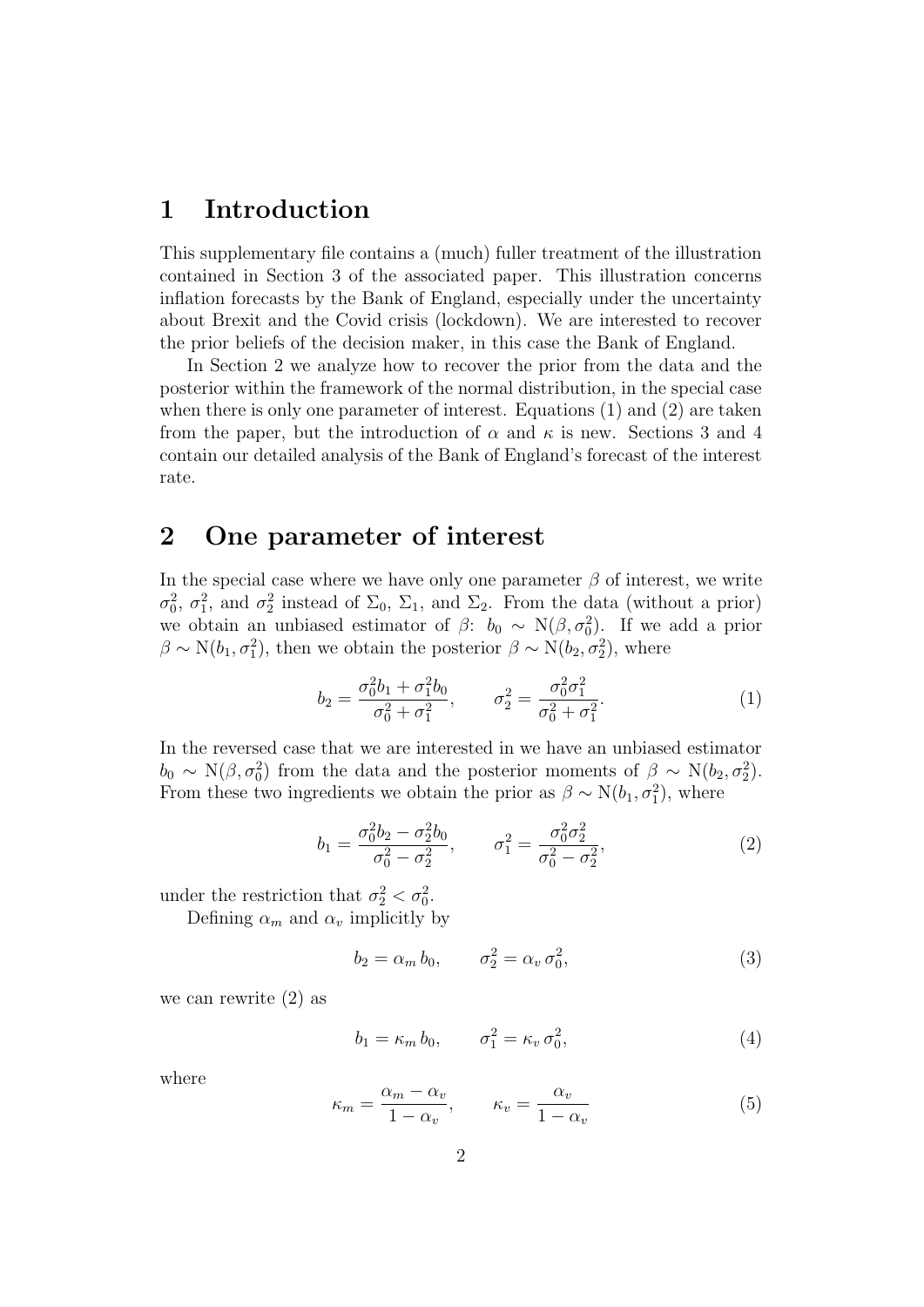measure how far the prior is removed from the data and their effect on the prior mean and variance, respectively. Note that  $\alpha_m$  is unrestricted but that *α*<sup>*v*</sup> is restricted by  $0 < α$ <sup>*v*</sup>  $< 1$ .

The two fractions  $\kappa_m$  and  $\kappa_v$  capture the essence of our story. First consider  $\kappa_v$ , which relates to the prior variance. What matters here is whether  $\kappa_v$  is small (strong prior information) or large (weak prior information). This depends only on  $\alpha_v$ , not on  $\alpha_m$ . When  $\alpha_v$  is close to one, then the variance  $\sigma_0^2$  in the data and the variance  $\sigma_2^2$  in the posterior are approximately equal, so that the prior has only a small effect. This is represented by a large value of  $\kappa_v$  and hence a large value of the prior variance  $\sigma_1^2$ . The prior is then uninformative. But when  $\alpha_v$  is close to zero, then the data variance and the posterior variance are not close, and the prior has a big effect. This is represented by a small value of  $\kappa_v$  and hence a small value of the prior variance  $\sigma_1^2$ . The prior is then informative.

The situation is quite different with  $\kappa_m$ . What matters here is not whether  $\kappa_m$  is small or large, but rather whether  $\kappa_m$  is close to one or not. This will depend on both  $\alpha_m$  and  $\alpha_v$ . It is clear that  $\kappa_m = 1$  when  $\alpha_m = 1$ , irrespective of the value of  $\alpha_v$ . Writing

$$
1 - \kappa_m = \frac{1 - \alpha_m}{1 - \alpha_v},\tag{6}
$$

we see that the deviation of  $\kappa_m$  from one depends on the deviation of  $\alpha_m$ from one *relative* to the deviation of  $\alpha_v$  from one. When  $\alpha_m$  is close to one but  $\alpha_v$  is not, then the mean  $b_0$  in the data and the mean  $b_2$  in the posterior are approximately equal, but the variance  $\sigma_0^2$  in the data and the variance  $\sigma_2^2$  in the posterior are not approximately equal. In that case  $\kappa_m \approx 1$  and the prior mean agrees with the data and the posterior. But when  $\alpha_v$  is close to one but  $\alpha_m$  is not, then the variances  $\sigma_0^2$  and  $\sigma_2^2$  are approximately equal, but the means  $b_0$  and  $b_2$  are not. In that case  $\kappa_m$  is large (in absolute value). Naturally, for people with a very strong prior  $(\sigma_1^2 \approx 0)$  we have  $\alpha_v \approx 0$ , and hence  $\kappa_m \approx \alpha_m$  and  $b_1 \approx b_2$ .

# **3 Inflation in the UK: posterior and data**

Density forecasts provide richer information on forecast uncertainties than point forecasts, and decision makers, professional forecasters, and academic researchers have increasingly employed this insight to forecast macroeconomic variables. In particular, the Monetary Policy Committee (MPC) of the Bank of England (BoE) has produced quarterly reports on GDP growth and inflation since 1996, and density forecasts are used in these reports to explain the employed monetary policies.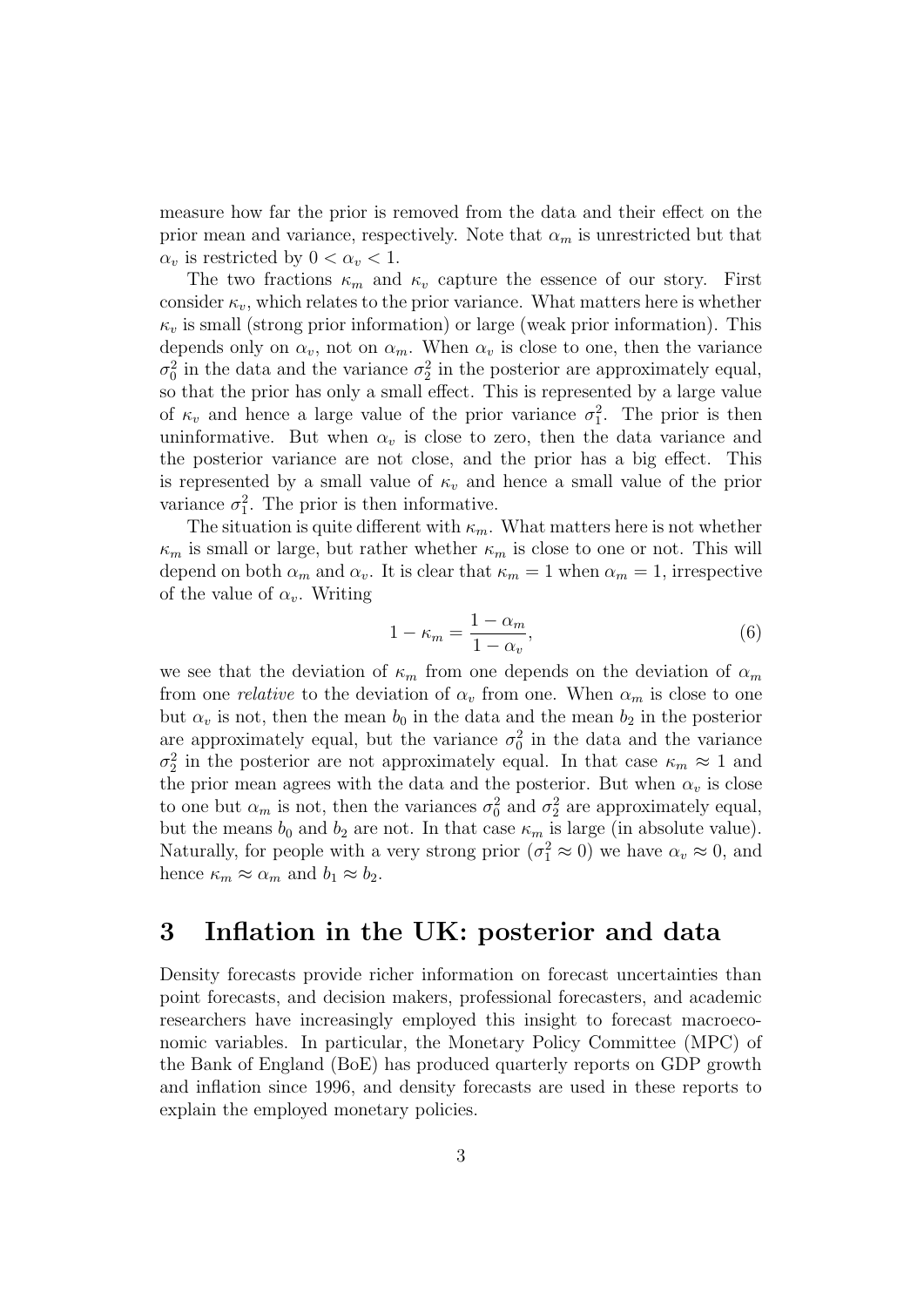Central banks (including the BoE) and professional forecasters don't follow the model-based forecast densities mechanically; they will add a final touch based on their subjective judgment. Following the approach of Mc-Nees (1990) and Turner (1990) for point forecasts, Galvão et al. (2021) investigated whether the subjective adjustment to the (mechanical) density forecast improves the forecast performance, and concluded that "density forecasts from statistical models prove hard to beat". In their study they need to separately identify the adjustment by the forecaster and the unadjusted mechanical density forecasts.

Our purpose is to investigate the process in which the decision makers, such as the MPC, finalize the density forecast. Applying the Bayesian framework, in line with the discussion in Winkler (1968), we assume that the decision maker (i.e., the BoE or external forecasters) revises its prior distribution in view of "data" from other experts to form the posterior distribution (i.e., the published density forecast). Applying the equations in Section 2 we can reveal the prior of the MPC, making use of the data and the published density forecast.

In addition to revealing the prior of one institution (the BoE), we also ask a second question, namely what happens if two institutions provide density forecasts based on the same data. Their data are the same but their posteriors are different, which can only mean that their priors are different. How different are these priors, especially when a shock occurs like the Brexit or the Covid-19 lockdown? To investigate this question, we also consider density forecasts by the National Institute of Economic and Social Research (NIESR), an independent and highly-regarded organization in the UK.

#### **3.1 The posterior**

The Bank of England's primary responsibility is to keep UK inflation at 2% and the Monetary Policy Committee's task is to decide what monetary policy action to take to achieve this goal. Since it will take about two years for monetary policy to have its full effect on the economy, the MPC needs to forecast the development of the economy in general and inflation in particular. Every quarter, the BoE publishes its *Monetary Policy Report* (until 2019/Q4 called *Inflation Report*), in which the density forecasts of inflation rate, economic growth rate, and employment rate are provided.

We have chosen the four-quarter (i.e. one-year) ahead density forecast of CPI inflation as the posterior of the BoE. We focus on the quarters before and after two recent events which significantly shocked the UK economy: the referendum outcome for Brexit in June 2016 and the first lockdown for Covid-19 in March 2020. Accordingly we consider five quarters (2016/Q1 and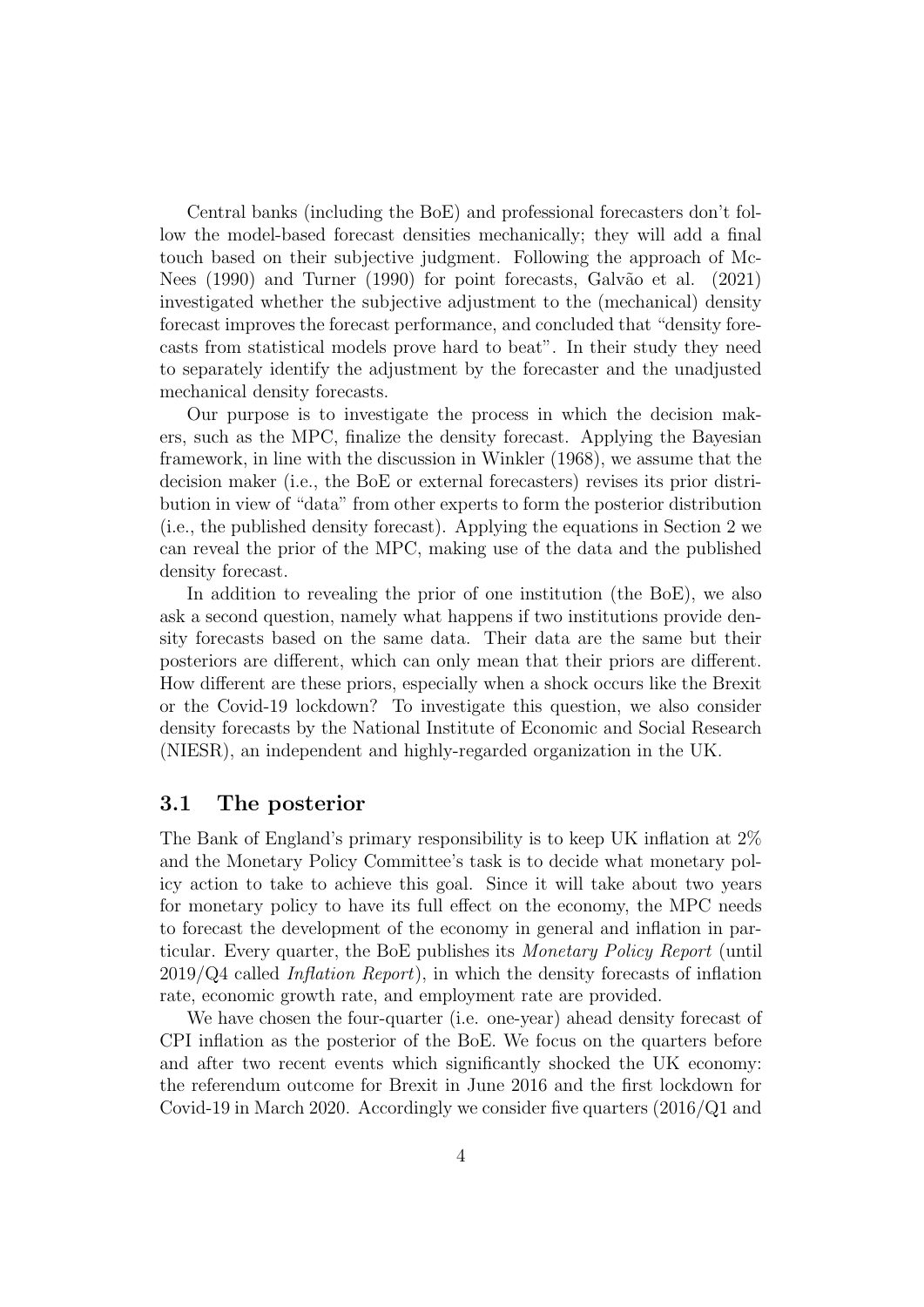$Q2$ ; and  $2020/Q1$ ,  $Q2$ , and  $Q3$ ) in which the density forecasts are published in reports of the BoE; see Bank of England (2016a,b; 2020a,b,c), respectively.

The density forecasts by the BoE are based on the so-called two-piece normal distribution.<sup>1</sup> In the quarters under consideration, skewness is absent in three of the five quarters and very mild in the remaining two: 0*.*1 in 2016/Q3 and *−*0*.*26 in 2020/Q3. Hence it seems reasonable to assume that a normal approximation  $N(b_2, \sigma_2^2)$  of the density forecast (or the "fan-chart") with published means and standard deviations is sufficiently accurate.

The NIESR publishes its economic density forecasts every quarter in *Prospects for the UK Economy*. We consider this density forecast as NIESR's posterior. The density forecasts are produced using the National Institute Global Econometric Model together with the institution's judgment (see Source to Figure 7 in Lenoël et al., 2020). The density forecasts for the five quarters under consideration are reported in *Prospects for the UK Economy*; see Kirby et al. (2016a,b), Hantzsche and Young (2020), Lenoël and Young (2020), and Lenoël et al. (2020). The density forecasts are reported as fan-charts. We use these fan-charts to approximate the mean and variance of the appropriate posterior normal distribution.

|              |            | 2016/Q2 | Referendum<br>2016/Q3 | Lockdown<br>$2020/Q2*$<br>2020/Q1<br>2020/Q3 |      |      |  |  |
|--------------|------------|---------|-----------------------|----------------------------------------------|------|------|--|--|
| BoE          | $b_2$      | 1.52    | 2.03                  | 1.53                                         | 0.50 | 1.55 |  |  |
|              | $\sigma_2$ | 1.34    | 1.34                  | 1.34                                         | 2.02 | 2.02 |  |  |
| <b>NIESR</b> | $b_2$      | 0.88    | 3.03                  | 2.10                                         | 0.94 | 2.07 |  |  |
|              | $\sigma_2$ | 1.72    | 1.35                  | 1.65                                         | 1.49 | 1.71 |  |  |

Table 1: UK inflation: the posterior

*∗* In 2020/Q2 the values for *b*<sub>2</sub> and *σ*<sub>2</sub> for the BoE are missing. We take *b*<sub>2</sub> from "the illustrative scenario" in "conditioning assumptions and scenario summary" (BoE, 2020b), and for  $\sigma_2$  we employ the value for 2020/Q3.

The posterior means and standard deviations of the BoE and the NIESR for the five quarters are reported in Table 1. The trajectory of the BoE's posterior mean  $b_2$  is similar to that of the NIESR, but the amplitude of the latter is much wider. The trajectories of the posterior standard deviation  $\sigma_2$ 

<sup>&</sup>lt;sup>1</sup>The two-piece normal (split normal, binormal, double-Gaussian) distribution results from joining at the mode the corresponding halves of two normal distributions with the same mode but different standard deviations. This distribution thus allows skewness; see Wallis (2014) for more details.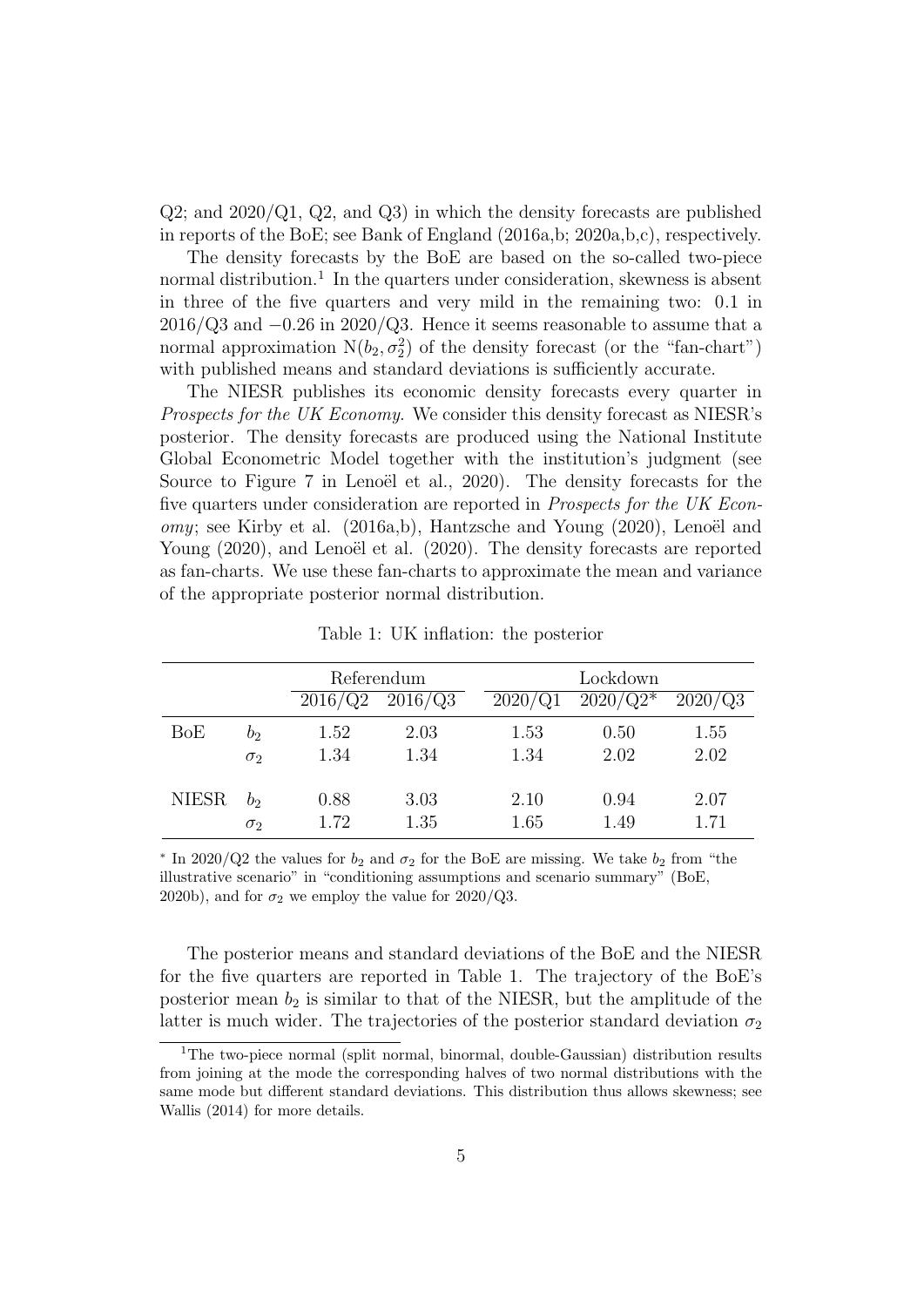are very different for the two institutions: BoE's standard deviation remains the same before and after the referendum, whilst NIESR's large standard deviation just before the referendum falls to its lowest level right after the referendum.

## **3.2 The data: BoE's survey of external forecasters**

The data are based on The Bank of England Survey of External Forecasters. In this quarterly survey the BoE asks professional forecasters to indicate probabilities they would attach to various possible outcomes in three future quarters. What is special about this survey is that the forecasters can indicate not only their most likely range (say, 1.5–2.0 percent) but that they are allowed to attach probabilities to events (say,  $25\%$  for the range 1.0–1.5, 50% for the range 1.5–2.0, and 25% for the range 2.0–2.5). The surveyed forecasters cannot be identified by us, but they consist of City firms, academic institutions, and private consultancies, mainly based in London. The BoE then reports a summary of each survey in their quarterly *Monetary Policy Report*. The summary report includes the survey average density forecasts, i.e. the average of the respondents' probabilities in each interval; see Boero et al. (2015) for more details about the survey.

|             | 2016/Q2 | 2016/Q3 | 2020/Q1 | 2020/Q2 | 2020/Q3 |
|-------------|---------|---------|---------|---------|---------|
| < 0.0       | 5       | 2       | 3       |         | 5       |
| $0.0 - 1.0$ | 15      | 4       |         | 23      | 20      |
| $1.0 - 1.5$ | 24      | 9       | 18      | 22      | 19      |
| $1.5 - 2.0$ | 27      | 18      | 36      | 24      | 25      |
| $2.0 - 2.5$ | 14      | 23      | 25      | 13      | 16      |
| $2.5 - 3.0$ | 8       | 21      |         |         | 10      |
| > 3.0       | 8       | 23      | 3       | 4       | 6       |
| $b_{0}$     | 1.63    | 2.36    | 1.76    | 1.42    | 1.59    |
| $\sigma_*$  | 0.91    | 0.92    | 0.67    | 0.90    | 0.92    |

Table 2: UK inflation: the data

Table 2 gives the data distribution for the five quarters of interest to us. Each column contains percentages adding up to 100 (apart from rounding errors), and each column thus maps out a distribution which we approximate by  $N(b_0, \sigma^2_*)$ . The parameters  $b_0$  and  $\sigma_*$  are estimated by maximum likelihood for interval censored values, using the R package "fitdistrblus", provided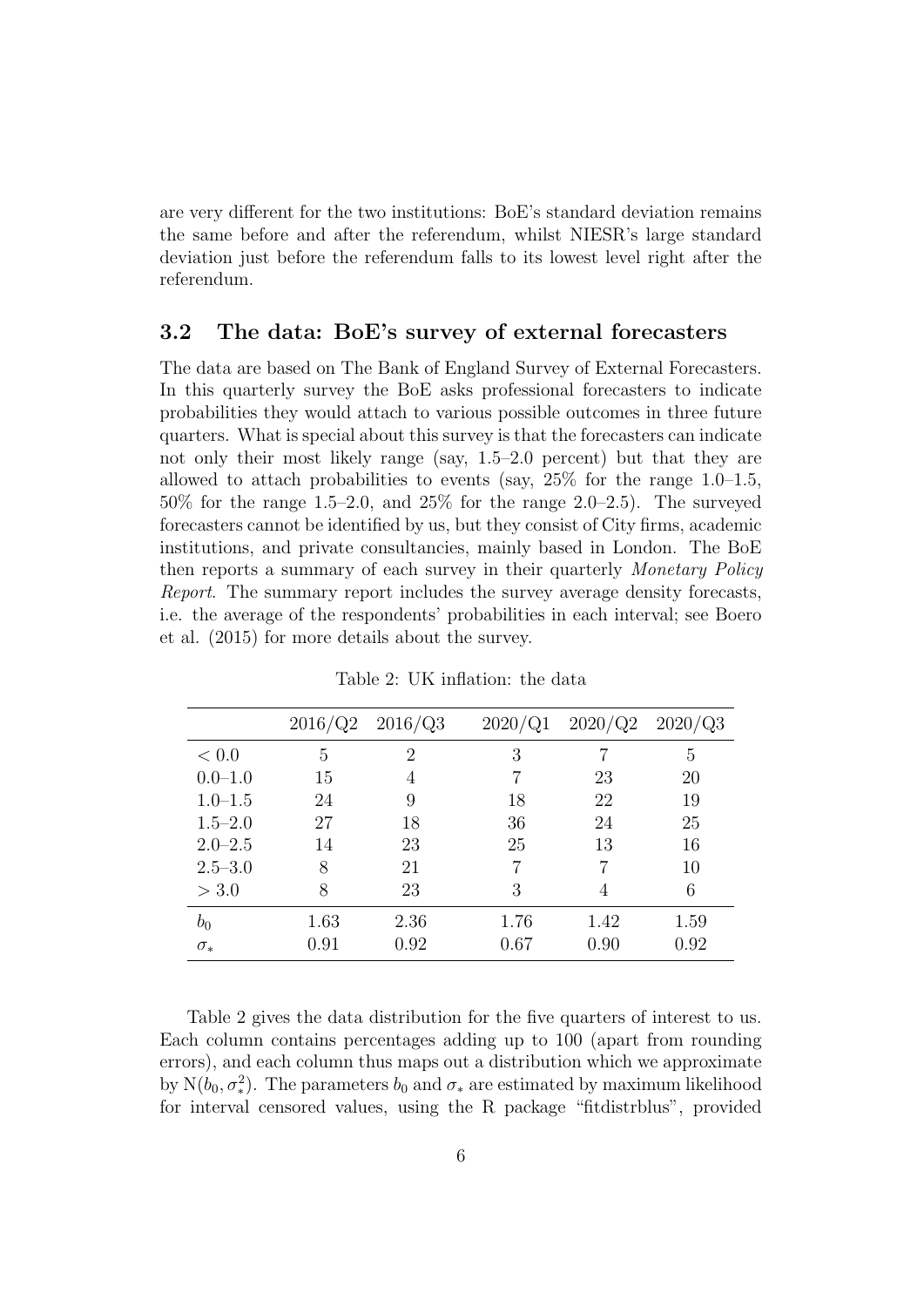by Delignette-Muller and Dutang (2015). The estimated values reported in Table 2 fit the survey data well. The trajectory of  $b_0$  is similar to that of *b*<sub>2</sub>, but the trajectory of  $\sigma_*$  is different from that of  $\sigma_2$ . Furthermore,  $\sigma_*$  is uniformly smaller than  $\sigma_2$ .

We shall assume that the NIESR uses the same data as the BoE, and that therefore any difference in the posterior must come from a difference in the prior. This assumption requires some defense. The NIESR forecasters frequently exchange information about economic conditions with economists from major survey organizations and the official sectors.<sup>2</sup> Professional forecasters also devote significant time and effort to collect information and improve methods for economic forecasting, and their information set can thus be regarded as an upper bound among the forecasters; see Andrade and Le Bihan (2013) and Candia et al. (2021). This implies that, even if the BoE and the NIESR collect density forecasts from different sets of a sufficiently large number of professional forecasters, these two information sets will be highly correlated.

We now have the posteriors (different for BoE and NIESR) and the data (same for BoE and NIESR), so we can reveal the priors. We shall do so in the next section, but before applying our theory we need to discuss one remaining issue which occurs here, and in fact is a common problem. The problem is that the variation in the data is too small or, in other words, the precision of the data is overestimated. We have noted above that  $\sigma_*$  (from the data) is uniformly smaller than  $\sigma_2$  (from the posterior). But the theory prescribes that the posterior variance must be smaller than the data variance (and also than the prior variance). After all, we add information to the data (in the form of a prior), so the precision should increase. A comparison of  $\sigma_*$  and  $\sigma_2$ shows that this condition is violated, and hence we cannot choose  $\sigma_0 = \sigma_*$ for the data. This important aspect of the data seems to be largely ignored in the literature. An attempt to resolve this issue, based on the presence of positive correlation, was recently provided by Magnus and Vasnev (2022).

We deal with this problem in a pragmatic way, by choosing three different values for  $\sigma_0$ , namely 2.2, 2.6, and 3.0. These values are larger (but not much larger) than the values of  $\sigma_2$  in Table 1, and they also yield a reasonable spectrum of revealed priors, as we shall see in the next section.

## **4 Inflation in the UK: revealed prior**

Both the BoE and the NIESR revise their data in view of their priors before they publish their forecasts (their posteriors). We observe the data and the

<sup>2</sup>See https://www.niesr.ac.uk/business-conditions-forum.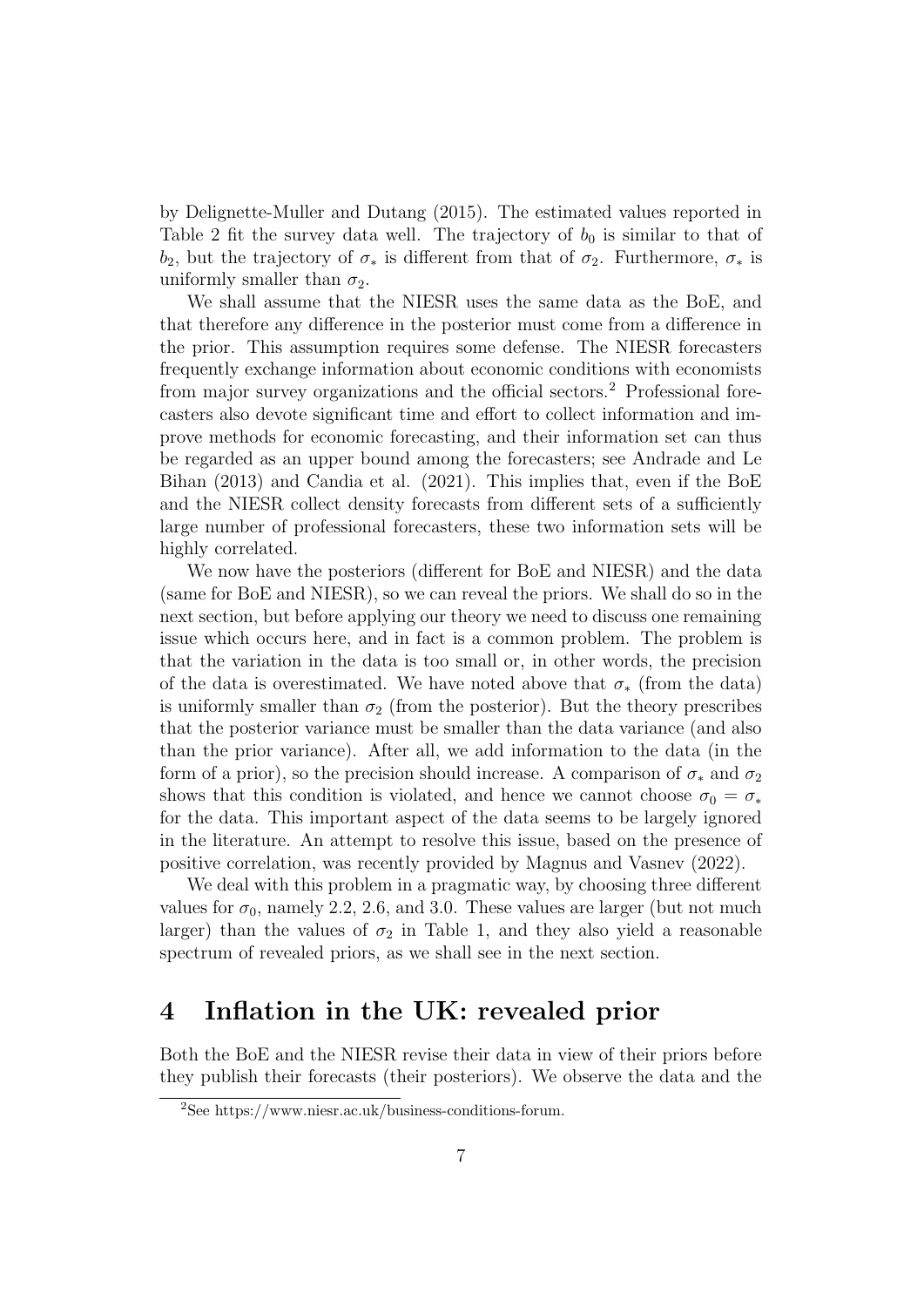posterior but not the priors, but we can reveal the priors from the data and the posterior. The estimated priors of the BoE and the NIESR are reported in Table 3. We discuss and interpret these priors for each of the five quarters below.

|              | Data  |            | Priors             |                         |         |              |  |  |
|--------------|-------|------------|--------------------|-------------------------|---------|--------------|--|--|
|              |       |            |                    | $\overline{\text{BoE}}$ |         | <b>NIESR</b> |  |  |
| Year/Quarter | $b_0$ | $\sigma_0$ | $\boldsymbol{b}_1$ | $\sigma_1$              | $b_1$   | $\sigma_1$   |  |  |
| Referendum   |       |            |                    |                         |         |              |  |  |
| 2016/Q2      | 1.63  | 2.2        | 1.46               | 1.69                    | $-0.30$ | 2.76         |  |  |
|              |       | 2.6        | 1.48               | 1.56                    | 0.30    | 2.29         |  |  |
|              |       | 3.0        | 1.49               | 1.50                    | 0.51    | 2.10         |  |  |
| 2016/Q3      | 2.36  | 2.2        | 1.84               | 1.69                    | 3.43    | 1.71         |  |  |
|              |       | 2.6        | 1.91               | 1.56                    | 3.28    | 1.58         |  |  |
|              |       | 3.0        | 1.95               | 1.50                    | 3.20    | 1.51         |  |  |
| Lockdown     |       |            |                    |                         |         |              |  |  |
| 2020/Q1      | 1.76  | 2.2        | 1.39               | 1.69                    | 2.54    | 2.49         |  |  |
|              |       | 2.6        | 1.45               | 1.56                    | 2.33    | 2.14         |  |  |
|              |       | 3.0        | 1.47               | 1.50                    | 2.25    | 1.98         |  |  |
| 2020/Q2      | 1.42  | 2.2        | $-4.44$            | 5.10                    | 0.53    | 2.03         |  |  |
|              |       | 2.6        | $-0.90$            | 3.21                    | 0.71    | 1.82         |  |  |
|              |       | 3.0        | $-0.26$            | 2.73                    | 0.78    | 1.72         |  |  |
|              |       |            |                    | 5.10                    |         |              |  |  |
| 2020/Q3      | 1.59  | 2.2        | 1.34               |                         | 2.80    | 2.72         |  |  |
|              |       | 2.6        | 1.49               | 3.21                    | 2.44    | 2.27         |  |  |
|              |       | 3.0        | 1.52               | 2.73                    | 2.30    | 2.08         |  |  |

Table 3: UK inflation: data and priors

## **4.1 The referendum**

The Brexit referendum was held on 23 June, 2016. Before the referendum the general expectation was that the UK population would vote to remain in the European Union, and the forecasts by the BoE and the NIESR were made under the assumption that the "remainers" would win.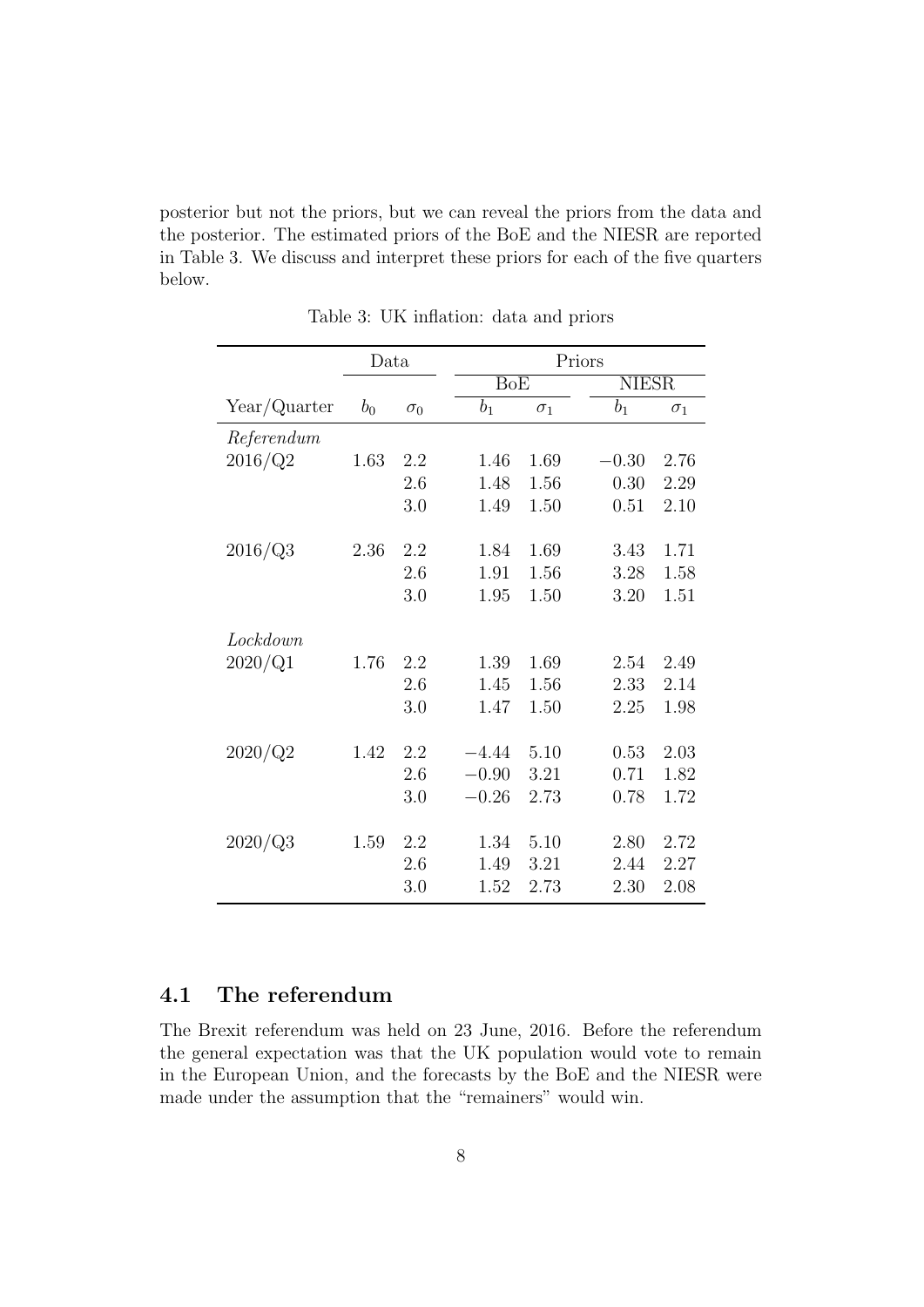The quarter labeled  $2016/Q2$  is associated with the reports by the BoE and the NIESR which came out in May 2016, one month before the referendum, containing forecasts made in 2016/Q2 about the inflation one year later in 2017/Q2. We see that the BoE and the NIESR have very different priors. The BoE's prior mean  $b_1$  is about 1.47, irrespective of the assumption on the standard deviation  $\sigma_0$  in the data. But the prior mean of the NIESR is quite sensitive to  $\sigma_0$  and could even have been negative. The prior standard deviation  $\sigma_1$  is relatively small (around 1.6) for the BoE and large (around 2.4) for the NIESR. The NIESR appears to have been quite uncertain about their prior beliefs, and the standard deviations in this quarter are the highest among the five quarters.

What is the reason for the large difference in the prior means between the BoE and the NIESR? The most important reason is probably that the two organizations differ in their hypothesized monetary policy paths. The BoE considered that inflation would rise automatically to the 2% target by mid-2018, and was reluctant to place monetary policy which might bring too rapid inflation. In contrast, the NIESR considered that there could be substantial inflation in two years' time, and they expected "the Monetary Policy Committee to move to raise rates by the end of this year and then follow a policy of gradually tightening to 1.5 per cent by the end of 2017."

The priors changed dramatically after the referendum, as we can see in the quarter labeled 2016/Q3. The outcome of the referendum was unexpected and not assumed in the previous report published in  $2016/Q2$ . So, the priors had to adjust. In addition, after the referendum the exchange rate fell sharply and the outlook for growth in the short to medium term weakened markedly.

The BoE and the NIESR forecasts were made given that the base rate would be cut from  $0.50\%$  to  $0.25\%$  in August 2016. The prior mean  $b_1$  is much higher for the NIESR than for the BoE, possibly because the NIESR assumed a further cut of the base rate to 0.1% within 2016, while the BoE did not make such an assumption. Both the NIESR and the BoE appear to have been rather confident about their prior beliefs given the small (and stable) standard deviations.

#### **4.2 The lockdown**

On March 16, 2020 UK Prime Minister Boris Johnson announced, in response to the Covid-19 threat, that "now is the time for everyone to stop non-essential contact and travel", and lockdown measures came legally into force on March 26. One month before the lockdown, in the February 2020 *Monetary Policy Report*, the MPC decided to maintain the base rate at 0.75%. This was because the growth in regular pay fell back to around 3.5%,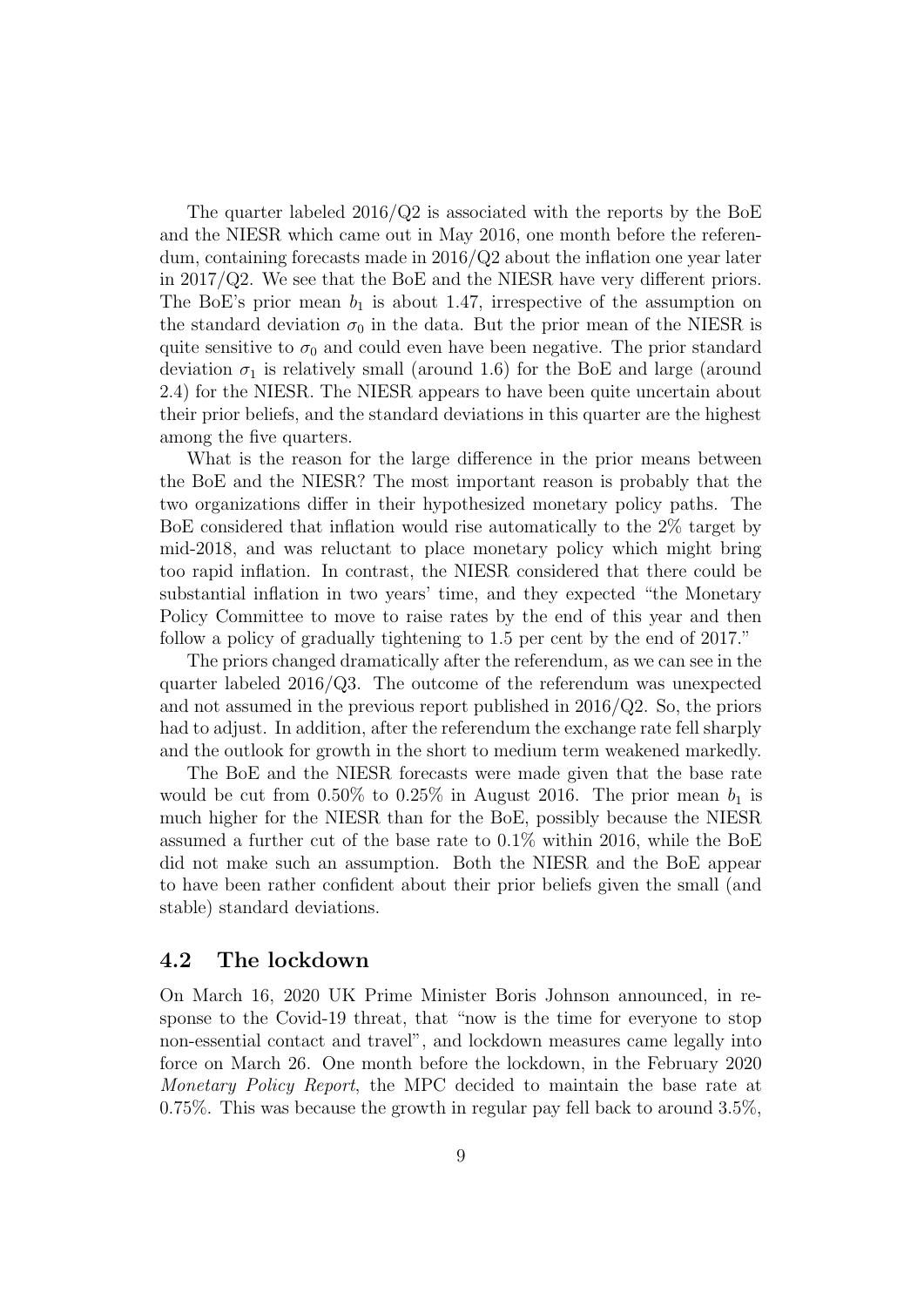although unit labor costs continued to grow at rates above those consistent with meeting the inflation target in the medium term. The NIESR had a similar view, but it assumed that the base rate would be cut by 0.25% at the end of March and then remain at 0.5% until the end of 2021. This may explain, in part, why the NIESR has a higher prior mean than the BoE in the 2020/Q1 forecast.

After the national lockdown, domestic and world economic conditions deteriorated sharply. To respond to the new situation, the MPC reduced the base rate to 0.1% on 19 March 2020, right after the first cut to 0.25% on 11 March 2020. The inflation rate declined to 1.5% in March.

In 2020/Q2, the BoE did not provide density inflation forecasts, which was unprecedented. They did, however, describe a scenario in which the annual inflation rate in 2021 would be 0.50% (see the note to Table 1). We use this value as the posterior mean  $b_2$ . Regarding the posterior standard deviation, we employ  $\sigma_2 = 2.02$ , the published value in the next quarter. This is much higher than  $\sigma_2 = 1.34$  in the previous quarters, thus reflecting the increased uncertainty.

The prior for the BoE reflects its pessimistic feelings and its inability to make accurate forecasts. In contrast, the NIESR considered that the inflation rate would rise to around  $1\%$  in 2021, thus higher than BoE's inflation expectation, because the NIESR considered that the Covid-19 shock would reduce both demand and supply, which would have a broadly neutral effect on inflation. Their prior is also pessimistic, but less so than the BoE, and their confidence in this prior is much higher.

In the next quarter, 2020/Q3, both the BoE and the NIESR substantially adjusted their prior inflation forecast upwards. After declining sharply to  $0.6\%$  in 2020/Q2, the BoE expected that inflation would fall further due to the low energy prices and the temporary cut in value-added tax for the hospitality industry, and that inflation would rise during 2021, as the impacts of low energy price and the value-added tax cut would fade. In the NIESR scenario, inflation would fall to *−*0*.*1% in 2020/Q3 but then would recover to about 2% in 2021. The higher prior of the NIESR shows that the NIESR considered deflation risk exaggerated.

### **4.3 Strength of the prior**

So far we have analyzed the priors of the BoE and the NIESR for each quarter trying to identify the source of their differences. Now we analyze the strengths of their priors.

In Table 4 we present the key parameter ratios, as discussed in Section 2. We focus on the parameters related to the prior:  $\kappa_m$  and  $\kappa_v$ . Recall that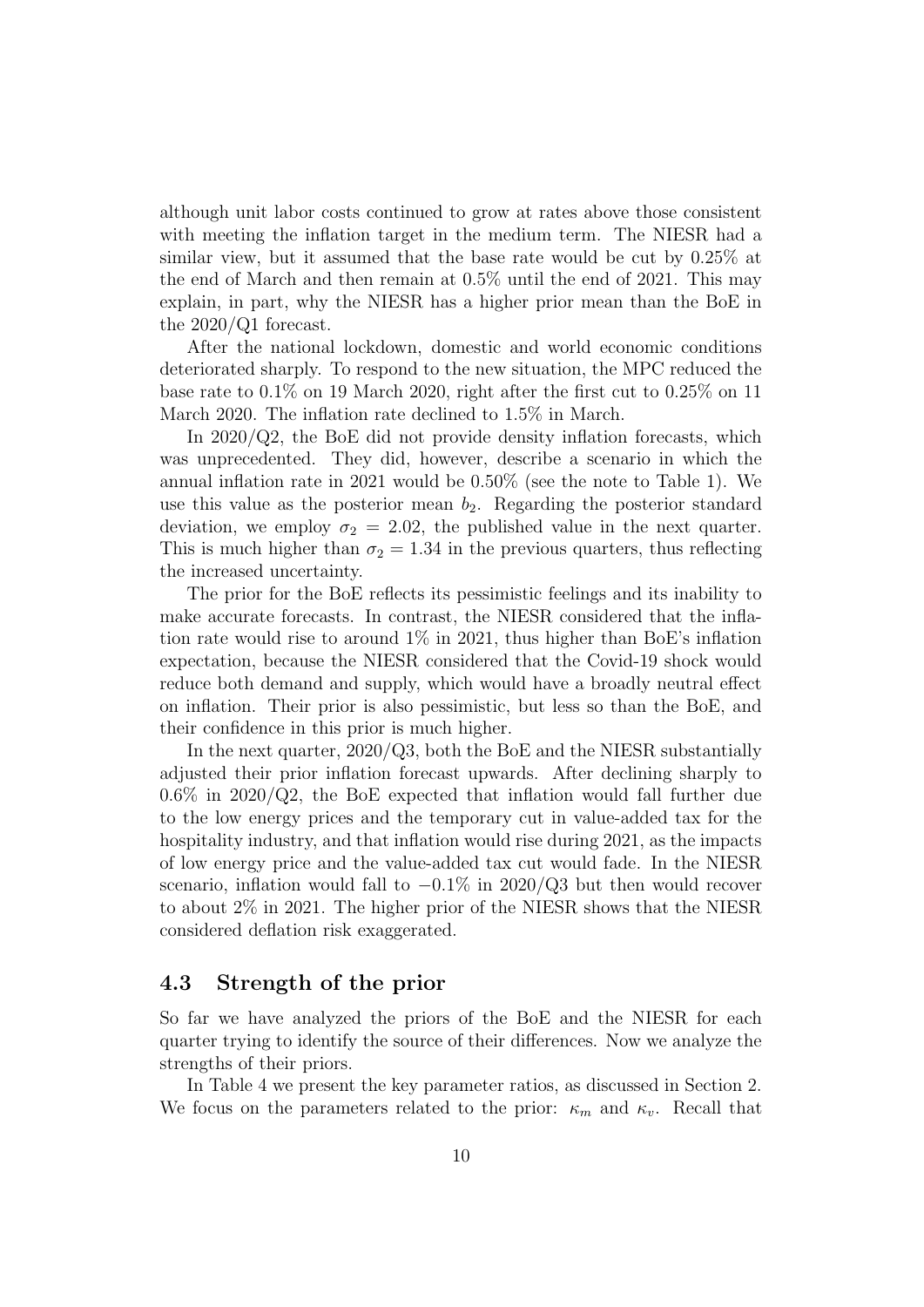|              | Data  |            |            | BoE        |            |            |            | <b>NIESR</b> |            |            |  |
|--------------|-------|------------|------------|------------|------------|------------|------------|--------------|------------|------------|--|
| Year/Quarter | $b_0$ | $\sigma_0$ | $\alpha_m$ | $\alpha_v$ | $\kappa_m$ | $\kappa_v$ | $\alpha_m$ | $\alpha_v$   | $\kappa_m$ | $\kappa_v$ |  |
| Referendum   |       |            |            |            |            |            |            |              |            |            |  |
| 2016/Q2      | 1.63  | 2.2        | 0.93       | 0.37       | 0.89       | 0.59       | 0.54       | 0.61         | $-0.18$    | 1.57       |  |
|              | 1.63  | 2.6        | 0.93       | 0.27       | 0.91       | 0.36       | 0.54       | 0.44         | 0.18       | 0.78       |  |
|              | 1.63  | 3.0        | 0.93       | 0.20       | 0.92       | 0.25       | 0.54       | 0.33         | 0.31       | 0.49       |  |
| 2016/Q3      | 2.36  | 2.2        | 0.86       | 0.37       | 0.78       | 0.59       | 1.28       | 0.38         | 1.46       | 0.60       |  |
|              | 2.36  | 2.6        | 0.86       | 0.27       | 0.81       | 0.36       | 1.28       | 0.27         | 1.39       | 0.37       |  |
|              | 2.36  | 3.0        | 0.86       | 0.20       | 0.83       | 0.25       | 1.28       | 0.20         | 1.36       | 0.25       |  |
|              |       |            |            |            |            |            |            |              |            |            |  |
| Lockdown     |       |            |            |            |            |            |            |              |            |            |  |
| 2020/Q1      | 1.76  | 2.2        | 0.87       | 0.37       | 0.79       | 0.59       | 1.19       | 0.56         | 1.44       | 1.29       |  |
|              | 1.76  | 2.6        | 0.87       | 0.27       | 0.82       | 0.36       | 1.19       | 0.40         | 1.32       | 0.67       |  |
|              | 1.76  | 3.0        | 0.87       | 0.20       | 0.84       | 0.25       | 1.19       | 0.30         | 1.28       | 0.43       |  |
|              |       |            |            |            |            |            |            |              |            |            |  |
| 2020/Q2      | 1.42  | 2.2        | 0.35       | 0.84       | $-3.13$    | 5.37       | 0.66       | 0.46         | 0.38       | 0.85       |  |
|              | 1.42  | 2.6        | 0.35       | 0.60       | $-0.63$    | 1.52       | 0.66       | 0.33         | 0.50       | 0.49       |  |
|              | 1.42  | 3.0        | 0.35       | 0.45       | $-0.19$    | 0.83       | 0.66       | 0.25         | 0.55       | 0.33       |  |
|              |       |            |            |            |            |            |            |              |            |            |  |
| 2020/Q3      | 1.59  | 2.2        | 0.97       | 0.84       | 0.84       | 5.37       | 1.30       | 0.60         | 1.76       | 1.53       |  |
|              | 1.59  | 2.6        | 0.97       | 0.60       | 0.94       | 1.52       | 1.30       | 0.43         | 1.53       | 0.76       |  |
|              | 1.59  | 3.0        | 0.97       | 0.45       | 0.95       | 0.83       | 1.30       | 0.32         | 1.45       | 0.48       |  |

Table 4: UK inflation: ratios of parameters *α*<sub>*m*</sub> = *b*<sub>2</sub>/*b*<sub>0</sub>, *α<sub><i>v*</sub> = (*σ*<sub>2</sub>/*σ*<sub>0</sub>)<sup>2</sup>, *κ*<sub>*m*</sub> = *b*<sub>1</sub>/*b*<sub>0</sub>, *κ*<sub>*v*</sub> = (*σ*<sub>1</sub>/*σ*<sub>0</sub>)<sup>2</sup>

the smaller (resp. larger) is the value of  $\kappa_v$ , the stronger (resp. weaker) is the prior information. Throughout the referendum period and in the quarter just before the first lockdown, BoE's  $\kappa_v$  ranges from 0.25 to 0.59, uniformly smaller than NIESR's. This shows the BoE holds stronger prior views than the NIESR. After the lockdown, the situation is reversed and the NIESR holds stronger prior views than the BoE, since  $\kappa_v$  ranges from 0.83 to 5.37 (BoE) and from 0.33 to 1.53 (NIESR).

Concerning  $\kappa_m$  we recall that the closer  $\kappa_m$  is to unity, the stronger is the prior in the sense that  $b_2$  (the posterior mean) is largely determined by  $b_1$ (the prior mean) and not by the data. Except for the first lockdown quarter, BoE's  $\kappa_m$  is much closer to unity than NIESR's, which shows again that the BoE holds strong priors (except during the first lockdown) compared to the NIESR.

In conclusion, we have found that BoE's prior is highly stable and inflexible over the five quarters, except the outlier during the initial quarter of the national lockdown. Except in  $2020/Q2$ , BoE's  $b_1$  ranges between 1.34 and 1.95, which is just below the institutional inflation target level of 2%. The BoE apparently has great confidence in its ability to achieve the target, except during the Covid-19 lockdown.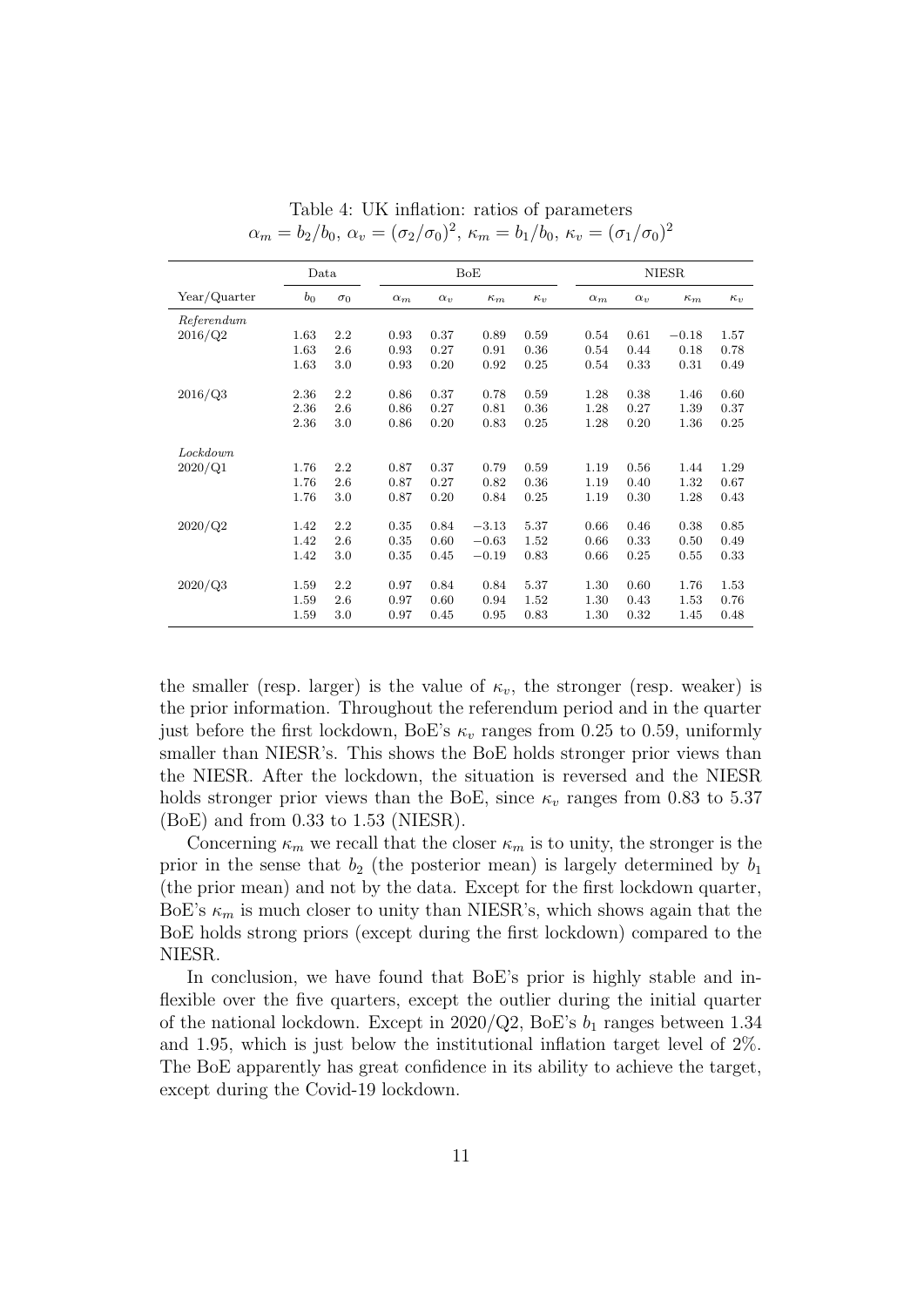The NIESR is more flexible and its prior views vary over the quarters. The referendum in particular dramatically affected the strength of the NIESR's prior. Except in 2020/Q2, the NIESR has weaker prior views than the BoE.

## **References**

- Andrade, P. and H. Le Bihan (2013). Inattentive professional forecasters. *Journal of Monetary Economics*, 60, 967–982.
- Bank of England (2016a). *Inflation Report—May 2016*, London, UK.
- Bank of England (2016b). *Inflation Report—August 2016*, London, UK.
- Bank of England (2020a). *Monetary Policy Report—January 2020*, London, UK.
- Bank of England (2020b). *Monetary Policy Report—May 2020*, London, UK.
- Bank of England (2020c). *Monetary Policy Report—August 2020*, London, UK.
- Boero, G., J. Smith, and K. F. Wallis (2015). The measurement and characteristics of professional forecasters' uncertainty. *Journal of Applied Econometrics*, 30, 1029–1046.
- Candia, B., O. Coibion, and Y. Gorodnichenko (2021). The inflation expectations of U.S. firms: Evidence from a new survey. *NBER Working Paper*, 28836.
- Delignette-Muller, M.L, and C. Dutang (2015). Fitdistrplus: An R package for fitting distributions. *Journal of Statistical Software*, 64, 1–34.
- Galvão, A.B., A. Garratt, and J. Mitchell (2021). Does judgment improve macroeconomic density forecasts? *International Journal of Forecasting*, 37, 1247–1260.
- Hantzsche, A., and G. Young (2020). Prospects for the UK Economy. *National Institute Economic Review*, 251, F4–F34.
- Kirby, S., O. Carreras, J. Meaning, and R. Piggott (2016a). Prospects for the UK Economy. *National Institute Economic Review*, 236, 82–107.